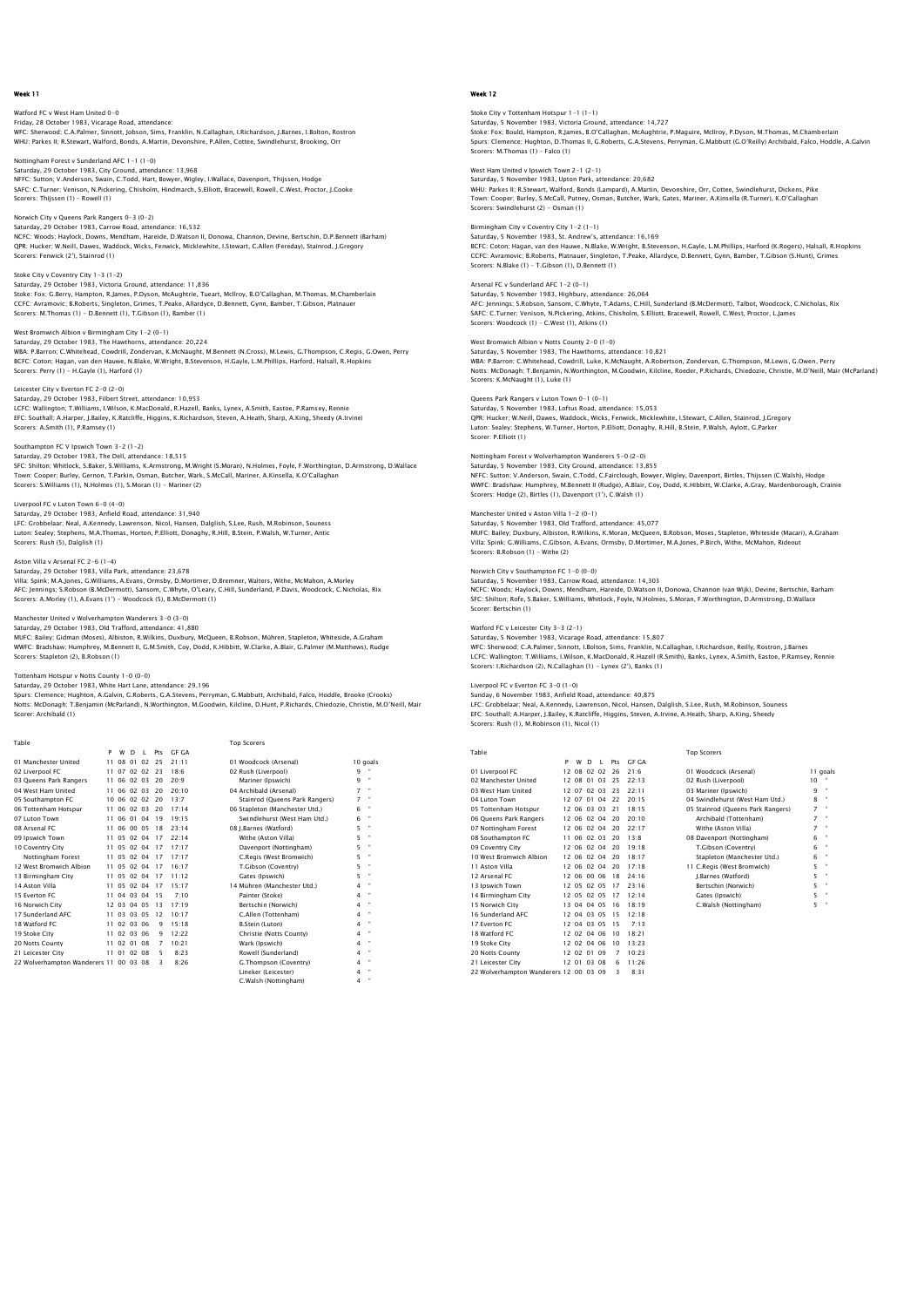Leicester City v Manchester United 1–1 (0–1)<br>Saturday, 12 November 1983, Filbert Street, attendance: 23,012<br>LCFC: Wallington; T.Williams (Lineker), I.Wilson, K.MacDonald, Rennie, J.O'Neill, Lynex, Eastoe, A.Smith, P.Ramsey MUFC: Bailey; Duxbury, Albiston, R.Wilkins, K.Moran, McQueen, B.Robson, Moses, Stapleton, Whiteside, A.Graham Scorers: Lynex (1) – B.Robson (1)

## Wolverhampton Wanderers v West Ham United 0-3 (0-1) Saturday, 12 November 1983, Molineux, attendance: 12,062

WWFC: Bradshaw; Humphrey, M.Bennett II (Rudge), A.Blair, Pender, Dodd, K.Hibbitt, W.Clarke, I.Cartwright, Mardenborough, Crainie WHU: Parkes II; R.Stewart, Lampard, Walford, A.Martin, Devonshire, Orr, Cottee, Swindlehurst, Brooking, Pike Scorers: Brooking (1), Swindlehurst (1), Cottee (1)

## Coventry City v Queens Park Rangers 1-0 (1-0)

Saturday, 12 November 1983, Highfield Road, attendance: 11,755 CCFC: Suckling: B.Roberts, S.Pearce, Grimes, T.Peake, Allardyce, D.Bennett, Gynn, Bamber, J.Hendrie (Platnauer), S.Hunt<br>QPR: Hucker; W.Neill, Dawes, Waddock (Flanagan), A.McDonald, Fenwick, Micklewhite, I.Stewart, Sealy, S

#### Everton FC v Nottingham Forest 1-0 (1-0)

Saturday, 12 November 1983, Goodison Park, attendance: 17,546 EFC: Southall; A.Harper, J.Bailey, K.Ratcliffe, Higgins, P.Reid, A.Irvine, A.Heath, A.Gray, A.King, Sheedy<br>NFFC: Sutton; V.Anderson, Swain, C.Todd, C.Fairclough, Bowyer, Wigley, Davenport, Birtles, Thijssen (C.Walsh), Hodg

#### Sunderland AFC v Watford FC 3-0 (1-0)

Saturday, 12 November 1983, Roker Park, attendance: 15,407 SAFC: C.Turner; Venison, N.Pickering, Atkins, Chisholm, Hindmarch, Bracewell, Rowell, C.West, Proctor, L.James (N.Walker)<br>WFC: Sherwood; P.Rice, Rostron, L.Taylor, Sims, Franklin, N.Callaghan, I.Richardson, Reilly, I.Bolto Scorers: C.West (1), Proctor (1), Chisholm (1)

#### Tottenham Hotspur v Liverpool FC 2-2 (1-1)

Saturday, 12 November 1983, White Hart Lane, attendance: 45,032<br>Spurs: Clemence; Hughton, D.Thomas II, G.Roberts, G.A.Stevens, Perryman, Dick (A.Brazil), Archibald, Falco, Hoddle, A.Galvin<br>LFC: Grobbelaar; Neal, A.Kennedy, Scorers: Archibald (1), Hoddle (1') - M.Robinson (1), Rush (1)

Aston Villa v Stoke City 1–1 (0–1)<br>Saturday, 12 November 1983, Villa Park, attendance: 19,272<br>Villa: Day, C.Williams, C.Gibson (Walters), A.Evans, Ormsby, D.Mortimer, M.A.Jones, P.Birch, Withe, McMahon, Rideout<br>Stoke: Fox: Scorers: Withe (1) – M.Chamberlain (1)

## Notts County v Norwich City 1-1 (1-1)

Saturday, 12 November 1983, Meadow Lane, attendance: 7,882<br>Notts: McDonagh; M.Goodwin, N.Worthington, P.Richards, D.Hunt, Roeder, M.O'Neill, Fashanu, Christie, Harkouk, Chiedozie<br>NCFC: Woods; Haylock, Downs, Mendham, Harei Scorers: Fashanu (1) - Barham (1)

## Ipswich Town v Arsenal FC 1-0 (0-0)

Saturday, 12 November 1983, Portman Road, attendance: 21,652 Town: Cooper; Burley, S.McCall, Putney, Steggles, Butcher, Wark, M.Brennan, Mariner, Gates, K.O'Callaghan AFC: Jennings; S.Robson, Sansom, C.Whyte, O'Leary, C.Hill, Sunderland (P.Gorman), P.Davis, Woodcock, C.Nicholas, Rix Scorer: Gates (1)

#### Luton Town v Birmingham City 1-1 (1-1) Saturday, 12 November 1983, Kenilworth Road, attendance: 11,111

Luton: Sealey: Stephens, M.A.Thomas, R.S.Johnson, P.Elliott, Donaghy, R.Hill, B.Stein, P.Walsh, W.Turner, G.Parker (Antic)<br>BCFC: Coton; Hagan, van den Hauwe, N.Blake, W.Wright, B.Stevenson, H.Gayle, L.M.Phillips, Kuhl, Han

### Southampton FC v West Bromwich Albion 1-0 (1-0)

Saturday, 12 November 1983, The Dell, attendance: 16,450

SFC: Shilton; Agboola, S.Baker, S.Williams, K.Armstrong, Whitlock, N.Holmes, S.Moran, F.Worthington, D.Armstrong, D.Wallace<br>WBA: P.Barron; C.Whitehead, Cowdrill, Zondervan (N.Cross), K.McNaught, A.Robertson, G.Robson, G.Th

| Table                                  |    |             |       |    |     |           | <b>Top Scorers</b>                |    |              |
|----------------------------------------|----|-------------|-------|----|-----|-----------|-----------------------------------|----|--------------|
|                                        | P  | w           | D     | т. | Prs | GE GA     |                                   |    |              |
| 01 Liverpool FC                        |    | 13 08 03 02 |       |    | 27  | 23.8      | 01 Woodcock (Arsenal)             |    | 11 goals     |
| 02 West Ham United                     |    | 13 08 02 03 |       |    | 26  | 25:11     | Rush (Liverpool)                  | 11 |              |
| 03 Manchester United                   |    | 13 08 02 03 |       |    | 26  | 23:14     | 03 Swindlehurst (West Ham Utd.)   | q  | $\mathbf{H}$ |
| 04 Southampton FC                      |    | 12 07       | 02 03 |    | 23  | 14.8      | Mariner (Ipswich)                 | 9  | $\mathbf{H}$ |
| 05 Luton Town                          |    | 13 07       | 02,04 |    | 23  | 21:16     | 05 Archibald (Tottenham)          | 8  |              |
| 06 Coventry City                       |    | 13 07 02 04 |       |    | 23  | 20.18     | Withe (Aston Villa)               | 8  | $\mathbf{H}$ |
| 07 Tottenham Hotspur                   |    | 13 06 04 03 |       |    | 22  | 20:17     | 07 Stainrod (Queens Park Rangers) | 7  | $\mathbf{H}$ |
| 08 Aston Villa                         |    | 13 06 03 04 |       |    | 21  | 18.19     | 08 Davenport (Nottingham)         | 6  | $\mathbf{H}$ |
| 09 Queens Park Rangers                 | 13 | 06          | 02 05 |    | 20  | 20:11     | T.Gibson (Coventry)               | 6  | $\mathbf{H}$ |
| 10 Ipswich Town                        |    | 13 06 02 05 |       |    | 20  | 24:16     | Gates (Ipswich)                   | 6  |              |
| 11 Nottingham Forest                   |    | 13 06 02 05 |       |    | 20  | $22 - 18$ | Stapleton (Manchester Utd.)       | 6  | $\mathbf{H}$ |
| 12 West Bromwich Albion                |    | 13 06 02 05 |       |    | 20  | 18.18     | 12 C.Regis (West Bromwich)        | 5  | $\mathbf{H}$ |
| 13 Arsenal FC                          |    | 13 06 00 07 |       |    | 18  | 24:17     | C.Walsh (Nottingham)              | 5  | $\mathbf{H}$ |
| 14 Birmingham City                     |    | 13 05 03 05 |       |    | 18  | 13:15     | Bertschin (Norwich)               | 5  | $\mathbf{H}$ |
| 15 Sunderland AFC                      |    | 13 05 03 05 |       |    | 18  | 15:18     | M.Robinson (Liverpool)            | 5  | $\mathbf{a}$ |
| 16 Everton EC                          |    | 13.05       | 03 05 |    | 18  | 8:13      | J.Barnes (Watford)                | 5  | $\mathbf{H}$ |
| 17 Norwich City                        |    | 14 04 05 05 |       |    | 17  | 19.20     | B.Stein (Luton)                   | 5  |              |
| 18 Stoke City                          |    | 13 02 05 06 |       |    | 11  | 14.24     | C.West (Sunderland)               | 5  |              |
| 19 Watford FC                          | 13 | 02 04 07    |       |    | 10  | 18.24     |                                   |    |              |
| 20 Notts County                        |    | 13 02 02 09 |       |    | 8   | 11:24     |                                   |    |              |
| 21 Leicester City                      |    | 13.01       | 04 08 |    | 7   | 12.27     |                                   |    |              |
| 22 Wolverhampton Wanderers 13 00 03 10 |    |             |       |    | 3   | 8:34      |                                   |    |              |

## Week 14

Queens Park Rangers v Birmingham City 2–1 (0–0)<br>Saturday, 19 November 1983, Loftus Road, attendance: 10,824<br>QPR: Hucker; W.Neill, Dawes, Waddock, Wicks, Fenwick, Micklewhite, I.Stewart, Sealy, Stainrod, Fillery BCFC: Coton; Hagan, van den Hauwe, N.Blake, W.Wright, B.Stevenson, H.Gayle, L.M.Phillips, Harford, Handysides, R.Hopkins Scorers: Stainrod (1), Fenwick (1) - Harford (1)

## Sunderland AFC v West Ham United 0-1 (0-0) Saturday, 19 September 1983, Roker Park, attendance: 19,921

SAFC: C.Turner; Venison, N.Pickering, Atkins, Chisholm, Hindmarch, Bracewell, Rowell, C.West, Proctor, L.James WHU: Parkes II; R.Stewart, Lampard, Walford, A.Martin, Devonshire, Whitton, Cottee, Swindlehurst, Brooking, Pike Scorer: Swindlehurst (1)

## Arsenal FC v Everton FC 2-1 (2-1)

Saturday, 19 November 1983, Highbury, attendance: 24,330 AFC: Jennings; S.Robson, Sansom, C.Whyte, O'Leary, C.Hill, Sunderland (Meade), P.Gorman, B.McDermott, C.Nicholas, Rix<br>EFC: Southall; A.Harper, J.Bailey, K.Ratcliffe, Mountfield, P.Reid, A.Irvine, A.Heath, A.Gray, A.King, S

### Norwich City v West Bromwich Albion 2-0 (0-0)

Saturday, 19 November 1983, Carrow Road, attendance: 13,368 NCFC: Woods; Haylock, Downs, Mendham, Hareide (van Wijk), D.Watson II, Donowa, Deehan, Devine, Bertschin, Barham<br>WBA: P.Barron; C.Whitehead, Cowdrill, Zondervan, K.McNaught, A.Robertson, Jol, G.Thompson, Perry (N.Cross), G

### Nottingham Forest v Ipswich Town 2-1 (0-0)

Saturday, 19 November 1983, City Ground, attendance: 14,979<br>NFFC: Sutton; V.Anderson, Swain, C.Fairclough, Hart, Bowyer, Wigley, Davenport, Birtles, Thijssen (C.Walsh), Hodge<br>Town: Cooper; Burley, S.McCall, Putney, Steqqle Scorers: Birtles (1), Swain (1) - Butcher (1)

#### Manchester United v Watford FC 4-1 (2-0)

Saturday, 19 November 1983, Old Trafford, attendance: 43,111<br>MUFC: Bailey; Moses, Albiston, R.Wilkins, Duxbury, MCQueen, B.Robson, Mühren, Stapleton, Crooks, A.Graham<br>WFC: Sherwood; C.A.Palmer, Sinnott, L.Taylor, Sims, Fra Scorers: Stapleton (3), B.Robson (1) – N.Callaghan (1)

Liverpool FC v Stoke City 1–0 (0–0)<br>Saturday, 19 November 1983, Anfield Road, attendance: 26,529<br>LFC: Grobbelaar; Neal, A.Kennedy, Lawrenson, Nicol, Hansen, Dalglish, S.Lee, Rush, M.Robinson, Souness<br>Stoke: Fox: Bould, Ham Scorer: Rush (1)

Wolverhampton Wanderers v Coventry City 0–0<br>Saturday, 19 November 1983, Molineux, attendance: 11,419<br>WWFC: Bradshaw; Humphrey, Rudge, A.Blair, Pender, Dodd, K.Hibbitt, W.Clarke, I.Cartwright, Mardenborough, Crainie CCFC: Suckling; B.Roberts, S.Pearce, Grimes, T.Peake, Allardyce, D.Bennett, Gynn, Bamber, T.Gibson (Platnauer), S.Hunt

## Aston Villa v Leicester City 3-1 (2-1)

Saturday, 19 November 1983, Villa Park, attendance: 19,024 Villa: Spink; M.A.Jones, G.Williams (Curbishley), A.Evans, Ormsby, D.Mortimer, P.Birch, Walters, Withe, McMahon, Rideout<br>LCFC: Wallington; T.Williams, I.Wilson, K.MacDonald, Rennie (English), J.O'Neill, Lynex, Lineker, A.S Scorers: Withe (1), Rideout (1), McMahon (1) – Lynex (1')

## on FC v Notts County 0-2 (0-1)

Saturday, 19 November 1983, The Dell, attendance: 15,009 SFC: Shilton; Agboola, S.Baker (Foyle), S.Williams, K.Armstrong, Whitlock, N.Holmes, S.Moran, F.Worthington, D.Armstrong, D.Wallace Notts: McDonagh; M.Goodwin, N.Worthington, P.Richards, D.Hunt, Roeder, M.O'Neill, Fashanu, Christie, Harkouk, Chiedozie Scorers: Christie (1), Fashanu (1)

## Luton Town v Tottenham Hotspur 2-4 (0-1)

Saturday, 19 November 1983, Kenilworth Road, attendance: 17,275<br>Luton: Sealey; Stephens, W.Turner, Goodyear, P.Elliott, Donaghy, R.Hill, B.Stein, P.Walsh, Aylott, Antic<br>Spurs: Clemence; Hughton, D.Thomas II, G.Roberts, G.

| Table                                  |    |             |       |              |                |       | <b>Top Scorers</b>                                     |  |
|----------------------------------------|----|-------------|-------|--------------|----------------|-------|--------------------------------------------------------|--|
|                                        | P  | w           | D     | $\mathbf{I}$ | Pts            | GE GA |                                                        |  |
| 01 Liverpool FC                        | 14 | 09          | 03 02 |              | 30             | 24.8  | 01 Rush (Liverpool)<br>12 goals                        |  |
| 02 West Ham United                     |    | 14 09 02 03 |       |              | 29             | 26:11 | 02 Woodcock (Arsenal)<br>11                            |  |
| 03 Manchester United                   |    | 14 09 02 03 |       |              | 29             | 27:15 | $\mathbf{a}$<br>10<br>03 Archibald (Tottenham)         |  |
| 04 Tottenham Hotspur                   |    | 14 07 04 03 |       |              | 25             | 24:19 | $\mathbf{u}$<br>10<br>Swindlehurst (West Ham Utd.)     |  |
| 05 Coventry City                       |    | 14 07 03 04 |       |              | 24             | 20:18 | $\mathbf{a}$<br>9<br>05 Stapleton (Manchester Utd.)    |  |
| 06 Aston Villa                         |    | 14 07 03 04 |       |              | 24             | 21:20 | $\mathbf{u}$<br>9<br>Mariner (Ipswich)                 |  |
| 07 Oueens Park Rangers                 |    | 14 07 02 05 |       |              | 23             | 22.12 | $\mathbf{a}$<br>Withe (Aston Villa)<br>9               |  |
| 08 Nottingham Forest                   |    | 14 07 02 05 |       |              | 23             | 24.19 | 8<br>$\mathbf{u}$<br>08 Stainrod (Oueens Park Rangers) |  |
| 09 Southampton FC                      |    | 13 07 02 04 |       |              | 23             | 14:10 | $\mathbf{a}$<br>09 B.Stein (Luton)<br>6                |  |
| 10 Luton Town                          |    | 14 07       | 02 05 |              | 23             | 23:20 | $\mathbf{a}$<br>6<br>T.Gibson (Coventry)               |  |
| 11 Arsenal FC                          |    | 14 07 00 07 |       |              | 21             | 26:18 | $\mathbf{a}$<br>Davenport (Nottingham)<br>6            |  |
| 12 Ipswich Town                        |    | 14 06 02 06 |       |              | 20             | 25:18 | $\mathbf{a}$<br>6<br>Gates (Ipswich)                   |  |
| 13 Norwich City                        |    | 15 05 05 05 |       |              | 20             | 21:20 | 5<br>$\mathbf{u}$<br>13 C.Walsh (Nottingham)           |  |
| 14 West Bromwich Albion                |    | 14 06 02 06 |       |              | 20             | 18:20 | $\mathbf{u}$<br>5<br>C.West (Sunderland)               |  |
| 15 Birmingham City                     |    | 14 05 03 06 |       |              | 18             | 14:17 | 5<br>$\mathbf{a}$<br>I.Barnes (Watford)                |  |
| 16 Sunderland AFC                      |    | 14 05 03 06 |       |              | 18             | 15:19 | 5<br>$\mathbf{u}$<br>Bertschin (Norwich)               |  |
| 17 Everton EC                          |    | 14 05 03 06 |       |              | 18             | 9:15  | 5<br>$\mathbf{u}$<br>M.Robinson (Liverpool)            |  |
| 18 Stoke City                          |    | 14 02 05 07 |       |              | 11             | 14:25 | 5<br>$\mathbf{u}$<br>C.Regis (West Bromwich)           |  |
| 19 Notts County                        |    | 14 03 02 09 |       |              | 11             | 13:24 | 5<br>$\mathbf{u}$<br>Christie (Notts County)           |  |
| 20 Watford FC                          |    | 14 02 04 08 |       |              | 10             | 19.28 |                                                        |  |
| 21 Leicester City                      |    | 14 01       | 04 09 |              | 7              | 13:30 |                                                        |  |
| 22 Wolverhampton Wanderers 14 00 04 10 |    |             |       |              | $\overline{4}$ | 8:34  |                                                        |  |

| UT Rush (Liverpool)               | 12 go. |    |
|-----------------------------------|--------|----|
| 02 Woodcock (Arsenal)             | 11     | u, |
| 03 Archibald (Tottenham)          | 10     | ×, |
| Swindlehurst (West Ham Utd.)      | 10     | ×, |
| 05 Stapleton (Manchester Utd.)    | ۹      | ×, |
| Mariner (Ipswich)                 | ۹      | ×, |
| Withe (Aston Villa)               | ۹      | ×, |
| 08 Stainrod (Queens Park Rangers) | 8      | u, |
| 09 B.Stein (Luton)                | 6      | ×, |
| T.Gibson (Coventry)               | 6      | u, |
| Davenport (Nottingham)            | 6      | u, |
| Gates (Ipswich)                   | 6      | ×, |
| 13 C.Walsh (Nottingham)           | 5      | u, |
| C.West (Sunderland)               | 5      | ×, |
| I.Barnes (Watford)                | 5      | ×  |
| Bertschin (Norwich)               | 5      | u, |
| M.Robinson (Liverpool)            | 5      | ×  |
| C.Reais (West Bromwich)           | 5      | ×  |
| Christie (Notts County)           | 5      | ×  |
|                                   |        |    |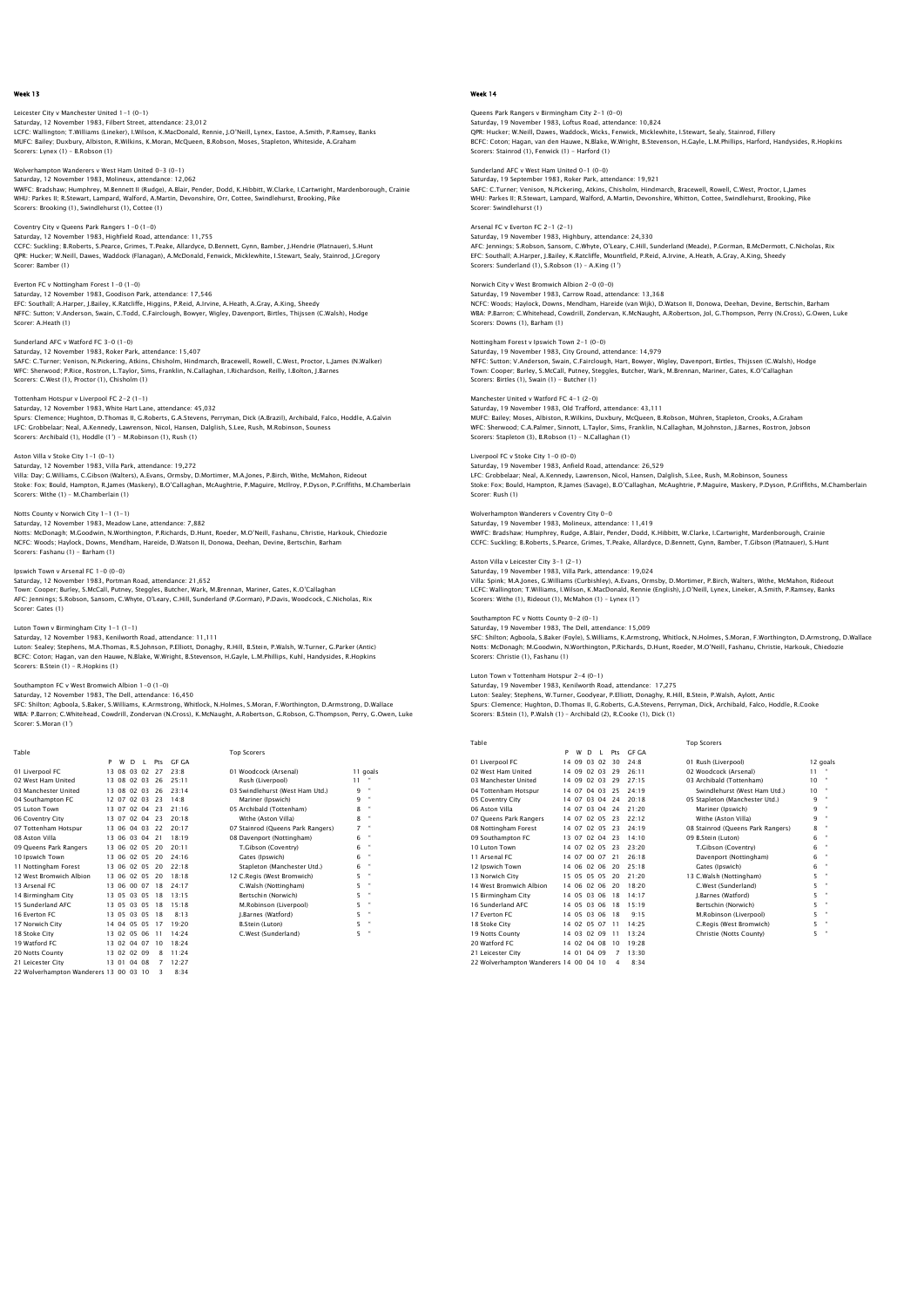Coventry City v Southampton FC 0–0<br>Saturday, 26 November 1983, Highfield Road, attendance: 11,579<br>CCFC: Suckling: B.Roberts, S.Pearce, Grimes, T.Peake, Allardyce, D.Bennett, Gynn, Bamber, T.Gibson (Platnauer), S.Hunt SFC: Shilton; Rofe, S.Baker, S.Williams (Juryeff), K.Armstrong, Whitlock, N.Holmes, S.Moran, F.Worthington, D.Armstrong, D.Wallace

West Bromwich Albion v Wolverhampton Wanderers 1–3 (0–0)<br>Saturday, 26 November 1983, The Hawthorns, attendance: 17,947<br>WBA: P.Barron; C.Whitehead, Cowdrill, Zondervan, K.McNaught, A.Robertson, G.Robson, G.Thompson, Perry ( WWFC: Bradshaw; Humphrey, Rudge, A.Blair, Pender, Dodd, K.Hibbitt, W.Clarke, I.Cartwright, Mardenborough (G.Palmer), Crainie Scorers: G.Thompson (1) – Crainie (2), W.Clarke (1)

#### Tottenham Hotspur v Queens Park Rangers 3-2 (1-1) Saturday, 26 November 1983, White Hart Lane, attendance: 38,789

Spurs: Clemence; Hughton, D.Thomas II, G.Roberts, G.A.Stevens, Perryman, R.Cooke, Archibald, Falco, Hoddle, Dick<br>QPR: Hucker; W.Neill, Dawes, Waddock, Wicks, Fenwick, Micklewhite, I.Stewart, Sealy, Stainrod (Flanagan), Fil Scorers: Falco (2), Archibald (1) - Stainrod (1), Fenwick (1')

### Leicester City v Arsenal FC 3-0 (2-0)

Saturday, 26 November 1983, Filbert Street, attendance: 14,777 LCFC: Wallington; R.Smith, I.Wilson, K.MacDonald, R.Hazell, J.O'Neill, Lynex, Lineker, A.Smith, P.Ramsey, Banks AFC: Jennings; S.Robson, Sansom, C.Whyte, O'Leary, Kay, Sunderland, P.Davis, Woodcock, C.Nicholas, Rix (L.R.Chapman) Scorers: Lineker (1), Lynex (1), A.Smith (1)

Birmingham City v Sunderland AFC 0-1 (0-0) Saturday, 26 November 1983, St. Andrew's, attendance: 11,948 BCFC: Coton; Hagan, van den Hauwe, N.Blake, W.Wright, B.Stevenson, H.Gayle, L.M.Phillips, Harford, Handysides, R.Hopkins<br>SAFC: C.Turner; Venison, N.Pickering, Atkins, Chisholm, S.Elliott, Bracewell, Rowell, C.West, Proctor

#### West Ham United v Manchester United 1-1 (0-0)

Saturday, 26 November 1983, Upton Park, attendance: 23,355<br>WHII: Parkes II: R Stewart Jamnard Walford, A Martin Devonshire Whitton Cottee Swindlehurst Brooking, Pike WHU: Parkes II; R.Stewart, Lampard, Walford, A.Martin, Devonshire, Whitton, Cottee, Swindlehurst, Brooking, Pike<br>MUFC: Bailey; Moses, Albiston, Duxbury, McQueen, R.Wilkins, B.Robson, Mühren (Whiteside), Stapleton, Crooks, Scorers: Swindlehurst (1) - R.Wilkins (1)

## Ipswich Town v Liverpool FC 1-1 (0-0)<br>Saturday, 26 November 1082, Bertman Boad, attendance: 23,826

Saturday, 26 November 1983, Portman Road, attendance: 23,826<br>Town: Cooper; Burley, S.McCall, Putney, Steggles, Butcher, Wark, M.Brennan, Mariner, Gates, K.O'Callaghan (D'Avray)<br>LFC: Grobbelaar; Neal, A.Kennedy, Lawrenson, Scorers: Wark (1) – Dalglish (1)

#### Notts County v Aston Villa 5-2 (2-0)

Saturday, 26 November 1983, Meadow Lane, attendance: 8,960<br>Notts: McDonagh; M.Goodwin, N.Worthington, P.Richards, D.Hunt, Roeder, M.O'Neill, Fashanu, Christie, Harkouk, Chiedozie<br>Villa: Spink; M.A.Jones, G.Williams, A.Evan Scorers: Christie (2'), Chiedozie (2), Harkouk (1) - D.Mortimer (1), A.Evans (1')

#### Watford FC v Luton Town 1-2 (1-1)

Saturday, 26 November 1983, Vicarage Road, attendance: 17,791 WFC: Sherwood; Bardsley, N.Price, Jobson, Sims, Franklin, N.Callaghan, M.Johnston, Reilly, Rostron, J.Barnes<br>Luton: Sealey; Stephens, W.Turner, Horton, P.Elliott, Donaghy, R.Hill, B.Stein, P.Walsh, Aylott, Bunn Scorers: N.Callaghan (1) - B.Stein (1), Bunn (1)

#### Everton FC v Norwich City 0-2 (0-0)

Saturday, 26 November 1983, Goodison Park, attendance: 14,106 EFC: Southall; A.Harper, J.Bailey, K.Ratcliffe, Mountfield, P.Reid, A.Irvine, A.Heath (G.M.Stevens), A.Gray, A.King, Sheedy NCFC: Woods; Haylock, Downs, Mendham, Deehan, D.Watson II, Donowa, Channon, van Wijk, Bertschin, Barham Scorers: Donowa (1), J.Bailey (1 o.g.)

## Stoke City v Nottingham Forest 1-1 (1-1)

Saturday, 26 November 1983, Victoria Ground, attendance: 11,655 Stoke: Fox; Bould, Hampton, McIlroy (P.Griffiths), B.O'Callaghan, McAughtrie, P.Maguire, Maskery, G.Berry, M.Thomas, M.Chamberlain NFFC: Sutton; V.Anderson, Swain, C.Fairclough, Hart, Bowyer, Hodge, Thijssen, Birtles, Davenport, C.Walsh Scorers: M.Chamberlain (1) - C.Walsh (1')

#### Leicester City v Southampton FC 2-1 (1-0) Wednesday, 30 November 1983, Filbert Street, attendance: 14,181

LCFC: Wallington; R.Smith, I.Wilson, K.MacDonald, R.Hazell, J.O'Neill, Lynex, Lineker, A.Smith, P.Ramsey, Banks<br>SFC: Shilton; S.Baker, Dennis (Juryeff), S.Williams, K.Armstrong, Whitlock, N.Holmes, S.Moran, F.Worthington,

N.Callaghan (Watford) 5 " M.Robinson (Liverpool) 5 "

 Table Top Scorers P W D L Pts GF GA 01 Liverpool FC 15 09 04 02 31 25:9 01 Rush (Liverpool) 12 goals 02 West Ham United 15 09 03 03 30 27:12 02 Swindlehurst (West Ham Utd.) 11 " 02 West Harri United 15 09 03 03 30 27:12<br>03 Manchester United 15 09 03 03 30 28:16 Woodcock (Arsenal) 11 "<br>04 Tottenham Hotspur 15 08 04 03 28 27:21 Archibald (Tottenham) 11 " 04 Tottenham Hotspur 15 08 04 03 28 27:21 Archibald (Tottenham) 11 " 05 Luton Town 15 08 02 05 26 25:21 05 Stainrod (Queens Park Rangers) 9 "<br>16 Coventry City 15 15 07 04 04 25 20:18 20:08 Stapleton (Manchester Utd.) 9 "<br>17 Nottingham Forest 15 07 03 05 24 25:20 Withe (Aston Villa) 9 " 08 Southampton FC 15 07 03 05 24 15:12 Mariner (Ipswich) 9 " 09 Aston Villa 15 07 03 05 24 23:25 09 Christie (Notts County) 7 " 10 Queens Park Rangers 15 07 02 06 23 24:15<br>
11 Norwich City 16 06 05 05 23 23:20<br>
11 Norwich City 16 06 05 05 23 23:20<br>
12 Paswich Town 15 06 03 06 21 26:21<br>
12 Arsenal FC 15 06 03 06 21 26:21<br>
12 Gates (Ipswich) 11 Norwich City 16 06 05 05 23 23:20 11 T.Gibson (Coventry) 6 " 12 Ipswich Town 15 06 03 06 21 26:19 Lineker (Leicester) 6 " 13 Arsenal FC 15 07 00 08 21 26:21 Gates (Ipswich) 6 " 14 Sunderland AFC 15 06 03 06 21 16:19<br>
14 Sunderland AFC 15 06 03 06 21 16:19<br>
15 West Bromwich Albion 15 06 02 07 20 19:23 C. Walsh (Nottingham) 6<br>
16 C. Hersen (Nottingham) 16 16 C. Regis (West Bromwich) 17 Everton FC 1 ' 15 West Bromwich Albion 15 06 02 07 20 19:23 C. Walsh (Nottingham) 6 16<br>16 Birmingham City 15 05 03 07 18 14:18 16 R. Regis (West Bromwich) 5 16<br>17 Perton FC 15 15 05 03 07 18 14:18 16 Penwick (Queens Park Rangers) 5 17<br> 19 Leicester City 16 03 04 09 13 18:31 Wark (Ipswich)<br>20 Stoke City 15 02 06 07 12 15:26 C West (Sunderland) 20 Stoke City 15 02 06 07 12 15:26 C.West (Sunderland) 5 " 21 Watford FC 15 02 04 09 10 20:30 Lynex (Leicester) 5 " 22 Wolverhampton Wanderers 15 01 04 10 7 11:35 J.Barnes (Watford) 5 " G.Thompson (West Bromwich) 5 " Bertschin (Norwich) 5 "

### Week 16

Southampton FC v Stoke City 3–1 (2–1)<br>Saturday, 3 December 1983, The Dell, attendance: 15,301<br>SFC: Shilton; M.Mills, Dennis, S.Williams, K.Armstrong, Agboola, N.Holmes, A.Curtis, F.Worthington, D.Armstrong, D.Wallace Stoke: Fox; Bould, Hampton, R.James, B.O'Callaghan, McAughtrie, P.Heath, Maskery, P.Dyson, M.Thomas, M.Chamberlain Scorers: D.Wallace (1), D.Armstrong (1), M.Mills (1) – R.James (1)

## Norwich City v Tottenham Hotspur 2-1 (1-1) Saturday, 3 December 1983, Carrow Road, attendance: 22,148

NCFC: Woods; Devine, Downs, Mendham, Deehan, D.Watson II, Donowa, Channon, van Wijk, Bertschin, Barham (Godbold) Spurs: Clemence; Hughton, D.Thomas II, G.Roberts, G.A.Stevens, Perryman, R.Cooke (G.O'Reilly), Archibald, Falco, Hoddle, Dick Scorers: Bertschin (1), Channon (1) – Dick (1)

#### Luton Town v Coventry City 2-4 (0-2) Saturday, 3 December 1983, Kenilworth Road, attendance: 10,698

Luton: Sealey; Stephens, W.Turner, Horton, P.Elliott, Donaghy, R.Hill, B.Stein, P.Walsh, Aylott, G.Parker (Antic)<br>CCFC: Suckling; B.Roberts, S.Pearce, Platnauer, T.Peake, Allardyce, D.Bennett, Gynn, Bamber, T.Gibson, S.Hun

### Wolverhampton Wanderers v Watford FC 0-5 (0-3)

Saturday, 3 December 1983, Molineux, attendance: 11,905<br>WWFC: Bradshaw; Humphrey, Rudge, A.Blair (Wintersgill), Pender, Dodd, K.Hibbitt, W.Clarke, I.Cartwright, Mardenborough, Crainie<br>WFC: Sherwood; Bardsley, N.Price, Jack

#### Manchester United v Everton FC 0-1 (0-0)

Saturday, 3 December 1983, Old Trafford, attendance: 43,664<br>MUFC: Bailey, Duxbury, Albiston, R.Wilkins, K.Moran, McQueen, B.Robson, Moses, Stapleton, Crooks, Whiteside<br>EFC: Southall; C.M.Stevens, K.Ratcliffe, Mountfield, H Scorer: Sheedy (1)

#### Aston Villa v West Ham United 1-0 (0-0)

Saturday, 3 December 1983, Villa Park, attendance: 21,297 Villa: Spink; G.Williams, C.Gibson (Deacy), A.Evans, Ormsby, D.Mortimer, P.Birch, Walters, Rideout, R.Walker, A.Morley WHU: Parkes II; R.Stewart, Lampard, Walford, A.Martin, Devonshire, Whitton, Orr (Cottee), Swindlehurst, Brooking, Pike Scorer: Rideout (1)

## Liverpool FC v Birmingham City 1-0 (0-0)

Saturday, 3 December 1983, Anfield Road, attendance: 24,791 LFC: Grobbelaar; Neal, A.Kennedy, Lawrenson, Nicol, Hansen, C.Johnston, S.Lee, Rush, M.Robinson (R.Whelan), Souness BCFC: Coton; Hagan, van den Hauwe, Kuhl, W.Wright, Halsall, H.Gayle, L.M.Phillips, Harford, Muir, R.Hopkins Scorer: Rush (1)

## Sunderland AFC v Ipswich Town 1-1 (1-1)

Saturday, 3 December 1983, Roker Park, attendance: 15,555 SAFC: C.Turner; Venison, N.Pickering, Atkins, Chisholm, S.Elliott, Bracewell, Rowell, C.West, Proctor, L.James Town: Cooper; Burley, D.Barnes, T.Parkin, Steggles, Butcher, Wark, S.McCall, Mariner, Gates, D'Avray (R.Turner) Scorers: Rowell (1) - Gates (1)

## Queens Park Rangers v Notts County 1-0 (1-0)

Saturday, 3 December 1983, Loftus Road, attendance: 10,217 QPR: Hucker; W.Neill, Dawes, Waddock, Wicks, Fenwick, Fillery, I.Stewart, Sealy, Stainrod, J.Gregory Notts: McDonagh; M.Goodwin, N.Worthington, P.Richards, D.Hunt, T.Benjamin, M.O'Neill, Fashanu, Christie, Harkouk, Chiedozie Scorer: Waddock (1)

#### West Bromwich Albion  $0-1$  (0-0) Saturday, 3 December 1983, Highbury, attendance: 22,271

AFC: Jennings; S.Robson (Meade), Sansom, Caton, T.Adams, C.Hill, D.Madden, P.Davis, Woodcock, C.Nicholas, Allinson WBA: P.Barron; A.Webb, Cowdrill, Zondervan, K.McNaught, M.Forsyth, Luke, G.Thompson, Monaghan, S.MacKenzie, G.Owen Scorer: Monaghan (1)

#### Nottingham Forest v Leicester City 3-2 (2-0)

Sunday, 4 December 1983, City Ground, attendance: 23,248 NFFC: Sutton; V.Anderson, Swain, C.Fairclough, Hart, Bowyer, Wigley, Thijssen, Birtles, Davenport, C.Walsh<br>LCFC: Wallington; R.Smith, I.Wilson, K.MacDonald, R.Hazell, J.O'Neill, Lynex, English (R.Jones), A.Smith, P.Ramsey,

|                                  | P  | W           | D     |                | Pts | <b>GF GA</b> |                                |       |
|----------------------------------|----|-------------|-------|----------------|-----|--------------|--------------------------------|-------|
| 01 Liverpool FC                  | 16 | 10          | 04    | 0 <sup>2</sup> | 34  | 26:9         | 01 Rush (Liverpool)            | 13 qc |
| 02 West Ham United               | 16 | 09          | 03    | 04             | 30  | 27:13        | 02 Woodcock (Arsenal)          | 11    |
| 03 Manchester United             |    | 16 09       | 03 04 |                | 30  | 28:17        | Archibald (Tottenham)          | 11    |
| 04 Tottenham Hotspur             |    | 16 08       | 04.04 |                | 28  | 28:23        | Swindlehurst (West Ham Utd.)   | 11    |
| 05 Coventry City                 |    | 16 08       | 04    | 04             | 28  | 24:20        | 05 Withe (Aston Villa)         | 9     |
| 06 Nottingham Forest             |    | 16 08       | 03 05 |                | 27  | 28:22        | Stainrod (Oueens Park Rangers) | 9     |
| 07 Southampton FC                |    | 16 08 03 05 |       |                | 27  | 18:13        | Stapleton (Manchester Utd.)    | 9     |
| 08 Aston Villa                   |    | 16 08       | 03 05 |                | 27  | 24.25        | Mariner (Ipswich)              | 9     |
| 09 Queens Park Rangers           |    | 16 08 02 06 |       |                | 26  | 25:15        | 09 T.Gibson (Coventry)         | 8     |
| 10 Luton Town                    |    | 16 08       | 02    | 06             | 26  | 27:25        | 10 Gates (Ipswich)             | 7     |
| 11 Norwich City                  |    | 17 07       | 05 05 |                | 26  | 25:21        | <b>B.Stein (Luton)</b>         | 7     |
| 12 West Bromwich Albion          |    | 16 07       | 02 07 |                | 23  | 20:23        | Christie (Notts County)        | 7     |
| 13 Ipswich Town                  | 16 | 06          | 04 06 |                | 22  | 27:20        | C.Walsh (Nottingham)           | 7     |
| 14 Sunderland AFC                | 16 | 06          | 04 06 |                | 22  | 17:20        | 14 Davenport (Nottingham)      | 6     |
| 15 Arsenal FC                    |    | 16 07       | 00 09 |                | 21  | 26:22        | Bertschin (Norwich)            | 6     |
| 16 Everton EC                    | 16 | 06          | 03    | 07             | 21  | 10:17        | Lineker (Leicester)            | 6     |
| 17 Birmingham City               |    | 16 05       | 03 08 |                | 18  | 14:19        | 17 M.Robinson (Liverpool)      | 5     |
| 18 Notts County                  | 16 | 04          | 02    | 10             | 14  | 18:27        | Fenwick (Queens Park Rangers)  | 5     |
| 19 Watford FC                    |    | 16 03       | 04 09 |                | 13  | 25:30        | Lynex (Leicester)              | 5     |
| 20 Leicester City                |    | 17 03       | 04    | 10             | 13  | 20:34        | G.Thompson (West Bromwich)     | 5     |
| 21 Stoke City                    |    | 16 02 06 08 |       |                | 12  | 16:29        | N.Callaghan (Watford)          | 5     |
| 22 Wolverhampton Wanderers 16 01 |    |             | 0411  |                |     | 11.40        | Falco (Tottenham)              | 5     |

Table Top Scorers

| 01 Liverpool FC                        |  |             | 16 10 04 02 | 34 | 26.9  | 01 Rush (Liverpool)            |    | 13 goals     |
|----------------------------------------|--|-------------|-------------|----|-------|--------------------------------|----|--------------|
| 02 West Ham United                     |  | 16 09 03 04 |             | 30 | 27:13 | 02 Woodcock (Arsenal)          | 11 |              |
| 03 Manchester United                   |  | 16 09 03 04 |             | 30 | 28:17 | Archibald (Tottenham)          | 11 |              |
| 04 Tottenham Hotspur                   |  | 16 08 04 04 |             | 28 | 28:23 | Swindlehurst (West Ham Utd.)   | 11 |              |
| 05 Coventry City                       |  | 16 08 04 04 |             | 28 | 24:20 | 05 Withe (Aston Villa)         | ۹  | $\mathbf{a}$ |
| 06 Nottingham Forest                   |  | 16 08 03 05 |             | 27 | 28:22 | Stainrod (Oueens Park Rangers) | ۹  | $\mathbf{u}$ |
| 07 Southampton FC                      |  | 16 08 03 05 |             | 27 | 18:13 | Stapleton (Manchester Utd.)    | 9  | ×            |
| 08 Aston Villa                         |  | 16 08 03 05 |             | 27 | 24.25 | Mariner (Ipswich)              | ۹  | $\mathbf{a}$ |
| 09 Oueens Park Rangers                 |  | 16 08 02 06 |             | 26 | 25:15 | 09 T.Gibson (Coventry)         | 8  | $\mathbf{a}$ |
| 10 Luton Town                          |  | 16 08 02 06 |             | 26 | 27:25 | 10 Gates (Ipswich)             | 7  | $\mathbf{u}$ |
| 11 Norwich City                        |  | 17 07 05 05 |             | 26 | 25:21 | <b>B.Stein (Luton)</b>         | 7  | $\mathbf{u}$ |
| 12 West Bromwich Albion                |  | 16 07 02 07 |             | 23 | 20:23 | Christie (Notts County)        | 7  | $\mathbf{u}$ |
| 13 Ipswich Town                        |  | 16 06 04 06 |             | 22 | 27:20 | C.Walsh (Nottingham)           | 7  | $\mathbf{u}$ |
| 14 Sunderland AFC                      |  | 16 06 04 06 |             | 22 | 17.20 | 14 Davenport (Nottingham)      | 6  | $\mathbf{u}$ |
| 15 Arsenal FC                          |  | 16 07 00 09 |             | 21 | 26:22 | Bertschin (Norwich)            | 6  | $\alpha$     |
| 16 Everton EC                          |  | 16 06 03 07 |             | 21 | 10:17 | Lineker (Leicester)            | 6  | $\mathbf{a}$ |
| 17 Birmingham City                     |  | 16 05 03 08 |             | 18 | 14:19 | 17 M.Robinson (Liverpool)      | 5  | ×            |
| 18 Notts County                        |  | 16 04 02 10 |             | 14 | 18:27 | Fenwick (Queens Park Rangers)  | 5  | $\mathbf{u}$ |
| 19 Watford FC                          |  | 16 03 04 09 |             | 13 | 25.30 | Lynex (Leicester)              | 5  | $\alpha$     |
| 20 Leicester City                      |  | 17 03 04 10 |             | 13 | 20.34 | G.Thompson (West Bromwich)     | 5  | ×            |
| 21 Stoke City                          |  | 16 02 06 08 |             | 12 | 16.29 | N.Callaghan (Watford)          | 5  | $\mathbf{a}$ |
| 22 Wolverhampton Wanderers 16 01 04 11 |  |             |             | 7  | 11:40 | Falco (Tottenham)              | 5  | $\mathbf{a}$ |
|                                        |  |             |             |    |       | C.West (Sunderland)            | 5  | $\mathbf{a}$ |
|                                        |  |             |             |    |       | Wark (Ipswich)                 | 5  | $\mathbf{a}$ |
|                                        |  |             |             |    |       | Rowell (Sunderland)            | 5  | $\mathbf{u}$ |
|                                        |  |             |             |    |       | C.Reais (West Bromwich)        | 5  | $\mathbf{a}$ |
|                                        |  |             |             |    |       | I.Barnes (Watford)             | 5  | $\mathbf{u}$ |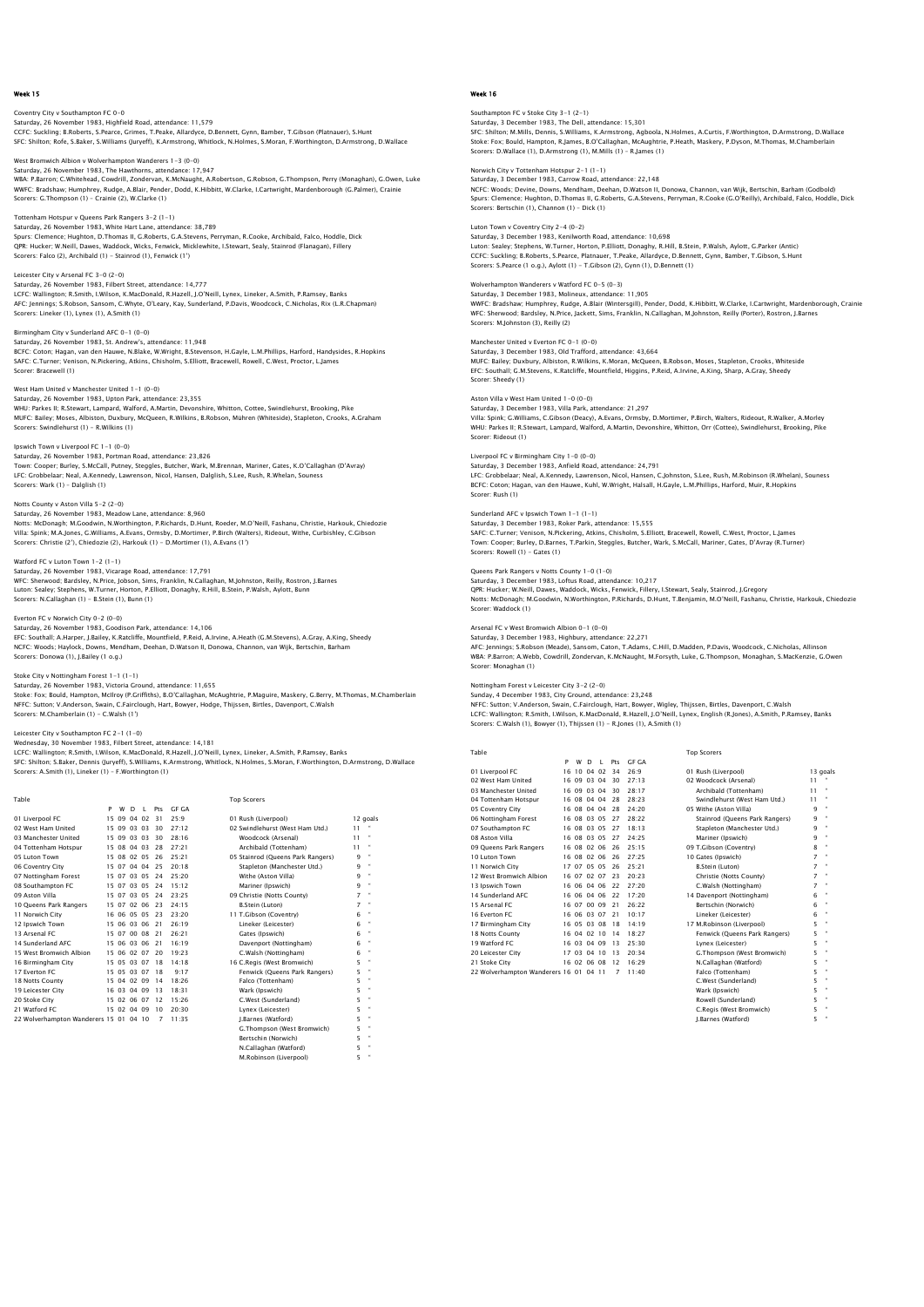Leicester City v Wolverhampton Wanderers 5–1 (4–1)<br>Saturday, 10 December 1983, Filbert Street, attendance: 10,969<br>LCFC: Wallington; R.Smith, I.Wilson, K.MacDonald, R.Hazell, J.O'Neill, Lynex, Lineker, A.Smith, P.Ramsey, Ba WWFC: Bradshaw; Humphrey (P.Butler), Rudge, A.Blair, Pender, Dodd, K.Hibbitt, W.Clarke, I.Cartwright, Mardenborough, Crainie Scorers: A.Smith (3), Lineker (1), Lynex (1) – W.Clarke (1)

Everton FC v Aston Villa 1-1 (0-0) Saturday, 10 December 1983, Goodison Park, attendance: 15,810

EFC: Southall; G.M.Stevens, J.Bailey, K.Ratcliffe, Mountfield, P.Reid, A.Irvine, A.Heath, A.Gray, A.King (A.Harper), Sheedy<br>Villa: Day; G.Williams, Deacy, A.Evans, Ormsby, D.Mortimer, P.Birch, R.Walker, Rideout, McMahon, W Scorers: A.Gray (1) - Rideout (1)

#### Notts County v Sunderland AFC 6-1 (3-1) Saturday, 10 December 1983, Meadow Lane, attendance: 7,123

Notts: McDonagh; M.Goodwin, N.Worthington, P.Richards, D.Hunt, T.Benjamin, M.O'Neill, Fashanu, Christie, McParland, Chiedozie<br>SAFC: C.Turner; Venison, N.Pickering, Atkins, Chisholm, S.Elliott, Bracewell, Rowell, C.West, Pr

Tottenham Hotspur v Southampton FC 0-0 Saturday, 10 December 1983, White Hart Lane, attendance: 29,711

Spurs: Clemence; G.O'Reilly, D.Thomas II, G.Roberts, G.A.Stevens, Perryman, R.Cooke, Archibald (Brooke), Falco, Hoddle, A.Brazil<br>SFC: Shilton; M.Mills, Dennis, S.Williams, K.Armstrong, Agboola, N.Holmes, A.Curtis, F.Worthi

Stoke City v Luton Town 2-4 (2-1) Saturday, 10 December 1983, Victoria Ground, attendance: 10,329<br>Stoke: Fox; Bould, Hampton, R.James, G.Berry, McAughtrie, Maskery, McIlroy, Painter (P.Maguire), M.Thomas, M.Chamberlain<br>Luton: Sealey; Stephens, M.A.Thomas,

### West Bromwich Albion v Queens Park Rangers 1-2 (0-1)

Saturday, 10 December 1983, The Hawthorns, attendance: 11,717<br>WBA: P.Barron; A.Webb, Cowdrill, Zondervan, K.McNaught, M.Bennett, A.Morley, G.Thompson, Monaghan, G.Owen, S.MacKenzie (Perry)<br>QPR: Hucker; W.Neill, Dawes, Wadd Scorers: A.Morley (1) - Fenwick (1), Stainrod (1)

### Coventry City v Liverpool FC 4-0 (3-0)

Saturday, 10 December 1983, Highfield Road, attendance: 20,586<br>CCFC: Avramovic; B.Roberts, S.Pearce, Platnauer, T.Peake, Allardyce, D.Bennett, Gynn, Bamber (Withey), T.Gibson, G.Daly<br>LFC: Grobbelaar; Neal, A.Kennedy, Lawre Scorers: T.Gibson (3), Platnauer (1)

#### Watford FC v Nottingham Forest 3-2 (3-1)

Saturday, 10 December 1983, Vicarage Road, attendance: 14,047<br>WFC: Sherwood; Bardsley, N.Price, Jackett, Sims, Franklin, N.Callaghan, M.Johnston, Reilly, Rostron, J.Barnes<br>NFFC: van Breukelen; V.Anderson, Swain, C.Fairclou Scorers: M.Johnston (1), Reilly (1), N.Callaghan (1) - Birtles (2)

#### West Ham United v Arsenal FC 3-1 (1-0)

Saturday, 10 December 1983, Upton Park, attendance: 25,118 WHU: Parkes II; R.Stewart, Lampard, Walford, A.Martin, Devonshire, Whitton, Orr, Swindlehurst, Brooking, Pike AFC: Jennings; C.Hill (Meade), Sansom, Kay, C.Whyte, Caton, D.Madden, P.Davis, Woodcock, C.Nicholas, Allinson Scorers: Brooking (1), C.Whyte (1 o.g.), Pike (1) - C.Whyte (1)

## Birmingham City v Norwich City 0-1 (0-1)

Saturday, 10 December 1983, St. Andrew's, attendance: 9,971 BCFC: Coton; Hagan, van den Hauwe, N.Blake, W.Wright, B.Stevenson, H.Gayle, L.M.Phillips, Harford, Halsall, Kuhl NCFC: Woods; Haylock, Downs, Mendham, Deehan, D.Watson II, Donowa, Channon, van Wijk, Bertschin, Hareide

## Ipswich Town v Manchester United 0-2 (0-1)

Saturday, 10 December 1983, Portman Road, attendance: 19,779

Town: Cooper; Burley, D.Barnes, T.Parkin, Steggles (Putney), Butcher, Wark, S.McCall, Mariner, Gates, K.O'Callaghan MUFC: Bailey; Duxbury, Albiston, R.Wilkins, K.Moran, McQueen, B.Robson, Moses, Stapleton, Crooks, A.Graham Scorers: A.Graham (1), Crooks (1)

Scorer: Downs (1)

Table Table Top Scorers and Top Scorers Top Scorers Top Scorers Top Scorers Top Scorers Top Scorers Top Scorers

 J.Barnes (Watford) 5 " M.Robinson (Liverpool) 5 " Wark (Ipswich) 5 " C.Regis (West Bromwich) G.Thompson (West Bromwich) 5 "

|                                        | P  | w           | D        | $\mathsf L$ | Pts            | GE GA |                                   |    |              |
|----------------------------------------|----|-------------|----------|-------------|----------------|-------|-----------------------------------|----|--------------|
| 01 Liverpool FC                        | 17 |             | 10 04 03 |             | 34             | 26:13 | 01 Rush (Liverpool)               |    | 13 goals     |
| 02 West Ham United                     |    | 17 10 03 04 |          |             | 33             | 30.14 | 02 Woodcock (Arsenal)             | 11 |              |
| 03 Manchester United                   |    | 17 10 03 04 |          |             | 33             | 30:17 | Swindlehurst (West Ham Utd.)      | 11 |              |
| 04 Coventry City                       |    | 17 09 04 04 |          |             | 31             | 28:20 | T.Gibson (Coventry)               | 11 |              |
| 05 Queens Park Rangers                 |    | 17 09 02 06 |          |             | 29             | 27:16 | Archibald (Tottenham)             | 11 |              |
| 06 Tottenham Hotspur                   |    | 17 08 05 04 |          |             | 29             | 28:23 | 06 Stainrod (Queens Park Rangers) | 10 |              |
| 07 Norwich City                        |    | 18 08 05 05 |          |             | 29             | 26:21 | 07 Stapleton (Manchester Utd.)    | q  |              |
| 08 Luton Town                          |    | 17 09 02 06 |          |             | 29             | 31:27 | Mariner (Ipswich)                 | ۹  | ×            |
| 09 Southampton FC                      |    | 17 08 04 05 |          |             | 28             | 18:13 | Withe (Aston Villa)               | 9  |              |
| 10 Aston Villa                         |    | 17 08 04 05 |          |             | 28             | 25:26 | 10 Christie (Notts County)        | 8  | ×            |
| 11 Nottingham Forest                   |    | 17 08 03 06 |          |             | 27             | 30:25 | 11 P.Walsh (Luton)                | 7  | ×            |
| 12 West Bromwich Albion                |    | 17 07 02 08 |          |             | 23             | 21:25 | A.Smith (Leicester)               | 7  | $\bullet$    |
| 13 Ipswich Town                        |    | 17 06 04 07 |          |             | 22             | 27:22 | Lineker (Leicester)               | 7  | ×            |
| 14 Everton EC                          |    | 17 06 04 07 |          |             | 22             | 11:18 | Gates (Ipswich)                   | 7  | ×            |
| 15 Sunderland AFC                      |    | 17 06 04 07 |          |             | 22             | 18:26 | <b>B.Stein (Luton)</b>            | 7  | $\bullet$    |
| 16 Arsenal FC                          |    | 17 07 00 10 |          |             | 21             | 27:25 | C.Walsh (Nottingham)              | 7  | ×            |
| 17 Birmingham City                     |    | 17 05 03 09 |          |             | 18             | 14.20 | 17 Lynex (Leicester)              | 6  |              |
| 18 Notts County                        |    | 17 05 02 10 |          |             | 17             | 24:28 | Davenport (Nottingham)            | 6  |              |
| 19 Watford FC                          |    | 17 04 04 09 |          |             | 16             | 28:32 | Bertschin (Norwich)               | 6  | ×            |
| 20 Leicester City                      |    | 18 04 04 10 |          |             | 16             | 25.35 | N.Callaghan (Watford)             | 6  | $\mathbf{H}$ |
| 21 Stoke City                          |    | 17 02 06 09 |          |             | 12             | 18:33 | Fenwick (Queens Park Rangers)     | 6  |              |
| 22 Wolverhampton Wanderers 17 01 04 12 |    |             |          |             | $\overline{7}$ | 12.45 | 22 Falco (Tottenham)              | 5  | ×            |
|                                        |    |             |          |             |                |       | Rowell (Sunderland)               | 5  | $\mathbf{H}$ |
|                                        |    |             |          |             |                |       | C.West (Sunderland)               | 5  | ×            |
|                                        |    |             |          |             |                |       | R. lames (Stoke)                  | 5  | ×            |
|                                        |    |             |          |             |                |       | Birtles (Nottingham)              | 5  |              |

## Week 18

## Manchester United v Tottenham Hotspur 4–2 (1–0)<br>Friday, 16 December 1983, Old Trafford, attendance: 33,616<br>MUFC: Bailey; Moses, Albiston, R.Wilkins, K.Moran, Duxbury, B.Robson, Mühren, Stapleton (Macari), Whiteside, A.Grah Spurs: Clemence; G.O'Reilly, D.Thomas II, G.Roberts, G.A.Stevens, Perryman, A.Galvin (Ardiles), A.Brazil, Falco, Hoddle, Dick Scorers: A.Graham (2), K.Moran (2) – A.Brazil (1), Falco (1)

## Nottingham Forest v West Ham United 3-0 (1-0) Saturday, 17 December 1983, City Ground, attendance: 14,544

NFFC: van Breukelen; V.Anderson, Swain, C.Fairclough, Hart (I.Wallace), Bowyer, Wigley, Davenport, Birtles, Hodge, C.Walsh<br>WHU: Parkes II; R.Stewart, Lampard, Walford, A.Martin, Devonshire, Whitton, Orr, Swindlehurst, Broo Scorers: Hodge (1), Birtles (1), C.Walsh (1')

#### Aston Villa v Ipswich Town 4-0 (1-0) Saturday, 17 December 1983, Villa Park, attendance: 16,548

Villa: Spink; G.Williams, Deacy, A.Evans, Ormsby, D.Mortimer, Curbishley, Rideout, Withe, McMahon, Walters<br>Town: Cooper; T.Parkin, Gernon (D'Avray), Putney, Cranson, Osman, Wark, S.McCall, Mariner, Gates, K.O'Callaghan<br>Sco

### Liverpool FC v Notts County 5-0 (3-0)

Saturday, 17 October 1983, Anfield Road, attendance: 22,436 LFC: Grobbelaar; Neal, A.Kennedy, Lawrenson, Nicol, Hansen, Dalglish, S.Lee, Rush, C.Johnston, Souness<br>Notts: McDonagh; M.Goodwin, N.Worthington, P.Richards, D.Hunt, T.Benjamin, M.O'Neill (McCulloch), Fashanu, Christie, Mc

#### Southampton FC v Birmingham City 2-1 (1-1)

Saturday, 17 December 1983, The Dell, attendance: 15,248 SFC: Shilton; M.Mills, Dennis, S.Williams, K.Armstrong, Agboola, N.Holmes, A.Curtis, F.Worthington (Puckett), D.Armstrong, D.Wallace<br>BCFC: Coton; Haqan, van den Hauwe, N.Blake, W.Wright, B.Stevenson, H.Gayle (Linton), L.M. Scorers: N.Blake (1 o.g.), Hagan (1 o.g.) - B.Stevenson (1)

#### Arsenal FC v Watford FC 3-1 (1-0)

Saturday, 17 December 1983, Highbury, attendance: 25,104<br>AFC: Jennings; C.Hill, Sansom, D.Cork, C.Whyte, Caton, Meade, P.Davis, Woodcock, C.Nicholas, Allinson<br>WFC: Sherwood: Bardsley, N.Price, Jackett, Sims, Franklin, N.Ca Scorers: Meade (3) – M.Johnston (1)

Queens Park Rangers v Everton FC 2–0 (1–0)<br>Saturday, 17 December 1983, Loftus Road, attendance: 11,608<br>QPR: Hucker; W.Neill, Dawes, Waddock, Wicks, Fenwick, Fillery, I.Stewart, J.M.Charles, Stainrod, J.Gregory<br>EFC: Southal Scorer: J.M.Charles (2)

## Wolverhampton Wanderers v Stoke City 0-0

Saturday, 17 December 1983, Molineux, attendance: 8,679 WWFC: Burridge; P.W.Daniel, G.Palmer, A.Blair, Pender, Dodd, K.Hibbitt, W.Clarke, I.Cartwright (Eves), Mardenborough, Crainie Stoke: Fox; Bould, Hampton, R.James, B.O'Callaghan, McAughtrie, Maskery, McIlroy, Painter, M.Thomas, M.Chamberlain

## Norwich City v Coventry City 0-0

Saturday, 17 December 1983, Carrow Road, attendance: 16,646 NCFC: Woods; Haylock, Downs, Mendham, Deehan, D.Watson II, Donowa, Channon, Hareide (P.Clayton), Bertschin, van Wijl<br>CCFC: Avramovic; B.Roberts, S.Pearce, G.Daly, T.Peake, Allardyce, D.Bennett, Gynn, Bamber, T.Gibson, Plat

## Luton Town v West Bromwich Albion 2-0 (1-0)

Sunday, 18 December 1983, Kenilworth Road, attendance: 11,566<br>Luton: Sealey, Stephens, M.A.Thomas, Horton, P.Elliott, Donaghy, R.Hill, B.Stein, P.Walsh, Aylott, R.Daniel<br>WBA: P.Barron; Zondervan, Cowdrill, Luke, K.McNaught Scorers: Horton (1'), Aylott (1)

Sunderland AFC v Leicester City 1–1 (0–0)<br>Sunday, 18 December 1983, Roker Park, attendance: 16,993<br>SAFC: C.Turner; Venison, N.Pickering, Atkins, Chisholm, S.Elliott, Bracewell, Rowell, C.West, Proctor, L.James<br>LCFC: Wallin Scorers: Rowell (1) - R.Hazell (1)

| Table                            |    |             |       |        |     |       | <b>Top Scorers</b>             |    |              |
|----------------------------------|----|-------------|-------|--------|-----|-------|--------------------------------|----|--------------|
|                                  | P  | w           | D     | L.     | Prs | GE GA |                                |    |              |
| 01 Liverpool FC                  | 18 | 11          |       | 04 03  | 37  | 31:13 | 01 Rush (Liverpool)            |    | 14 goals     |
| 02 Manchester United             | 18 | 11          |       | 03 04  | 36  | 34:19 | 02 Woodcock (Arsenal)          | 11 |              |
| 03 West Ham United               |    | 18 10 03 05 |       |        | 33  | 30:17 | Swindlehurst (West Ham Utd.)   | 11 | $\mathbf{a}$ |
| 04 Oueens Park Rangers           |    | 18 10 02 06 |       |        | 32  | 29:16 | T.Gibson (Coventry)            | 11 | $\mathbf{a}$ |
| 05 Coventry City                 |    | 18.09       | 05 04 |        | 32  | 28:20 | Archibald (Tottenham)          | 11 | $\mathbf{a}$ |
| 06 Luton Town                    |    | 18 10 02 06 |       |        | 32  | 33:27 | 06 Withe (Aston Villa)         | 10 | $\mathbf{a}$ |
| 07 Southampton FC                |    | 18 09       | 04 05 |        | 31  | 20:14 | Stainrod (Queens Park Rangers) | 10 | $\mathbf{u}$ |
| 08 Aston Villa                   |    | 18 09 04 05 |       |        | 31  | 29.26 | 08 Stapleton (Manchester Utd.) | 9  | ×            |
| 09 Nottingham Forest             |    | 18 09 03 06 |       |        | 30  | 33:25 | Mariner (Ipswich)              | q  | $\mathbf{u}$ |
| 10 Norwich City                  |    | 19 08 06 05 |       |        | 30  | 26:21 | 10 C.Walsh (Nottingham)        | 8  | $\mathbf{a}$ |
| 11 Tottenham Hotspur             |    | 18 08 05 05 |       |        | 29  | 30.27 | Christie (Notts County)        | 8  | $\mathbf{a}$ |
| 12 Arsenal FC                    |    | 18 08 00 10 |       |        | 24  | 30:26 | 12 A.Smith (Leicester)         | 7  | ×            |
| 13 West Bromwich Albion          |    | 18 07       | 02 09 |        | 23  | 21:27 | Gates (Ipswich)                | 7  | $\mathbf{u}$ |
| 14 Sunderland AFC                |    | 18 06 05 07 |       |        | 23  | 19:27 | P.Walsh (Luton)                | 7  | $\mathbf{u}$ |
| 15 Ipswich Town                  |    | 18 06 04 08 |       |        | 22  | 27.26 | <b>B.Stein (Luton)</b>         | 7  | $\mathbf{u}$ |
| 16 Everton FC                    |    | 18 06 04 08 |       |        | 22  | 11:20 | Lineker (Leicester)            | 7  | $\mathbf{a}$ |
| 17 Birmingham City               |    | 18 05       |       | 03 10  | 18  | 15:22 | 17 Davenport (Nottingham)      | 6  | $\mathbf{u}$ |
| 18 Notts County                  |    | 18 05 02 11 |       |        | 17  | 24:33 | Rowell (Sunderland)            | 6  | $\mathbf{a}$ |
| 19 Leicester City                |    | 19 04       |       | 05 10  | 17  | 26.36 | Fenwick (Queens Park Rangers)  | 6  | $\mathbf{a}$ |
| 20 Watford FC                    |    | 18 04       |       | 04, 10 | 16  | 29:35 | Bertschin (Norwich)            | 6  | $\mathbf{a}$ |
| 21 Stoke City                    |    | 18 02 07 09 |       |        | 13  | 18:33 | Birtles (Nottingham)           | 6  | ×.           |
| 22 Wolverhampton Wanderers 18 01 |    |             | 05 12 |        | 8   | 12:45 | Falco (Tottenham)              | 6  | ×            |

| 01 Rush (Liverpool)            | 14 go |   |
|--------------------------------|-------|---|
| 02 Woodcock (Arsenal)          | 11    |   |
| Swindlehurst (West Ham Utd.)   | 11    | j |
| T.Gibson (Coventry)            | 11    | ï |
| Archibald (Tottenham)          | 11    | j |
| 06 Withe (Aston Villa)         | 10    | j |
| Stainrod (Oueens Park Rangers) | 10    | l |
| 08 Stapleton (Manchester Utd.) | ۹     | l |
| Mariner (Ipswich)              | q     | j |
| 10 C.Walsh (Nottingham)        | 8     | j |
| Christie (Notts County)        | 8     | l |
| 12 A.Smith (Leicester)         | 7     | j |
| Gates (Ipswich)                | 7     | l |
| P.Walsh (Luton)                | 7     | l |
| <b>B.Stein (Luton)</b>         | 7     | j |
| Lineker (Leicester)            | 7     | j |
| 17 Davenport (Nottingham)      | 6     | l |
| Rowell (Sunderland)            | 6     | j |
| Fenwick (Oueens Park Rangers)  | 6     | l |
| Bertschin (Norwich)            | 6     | l |
| Birtles (Nottingham)           | 6     | j |
| Falco (Tottenham)              | 6     | l |
| Lynex (Leicester)              | 6     | l |
| N.Callaghan (Watford)          | 6     | j |